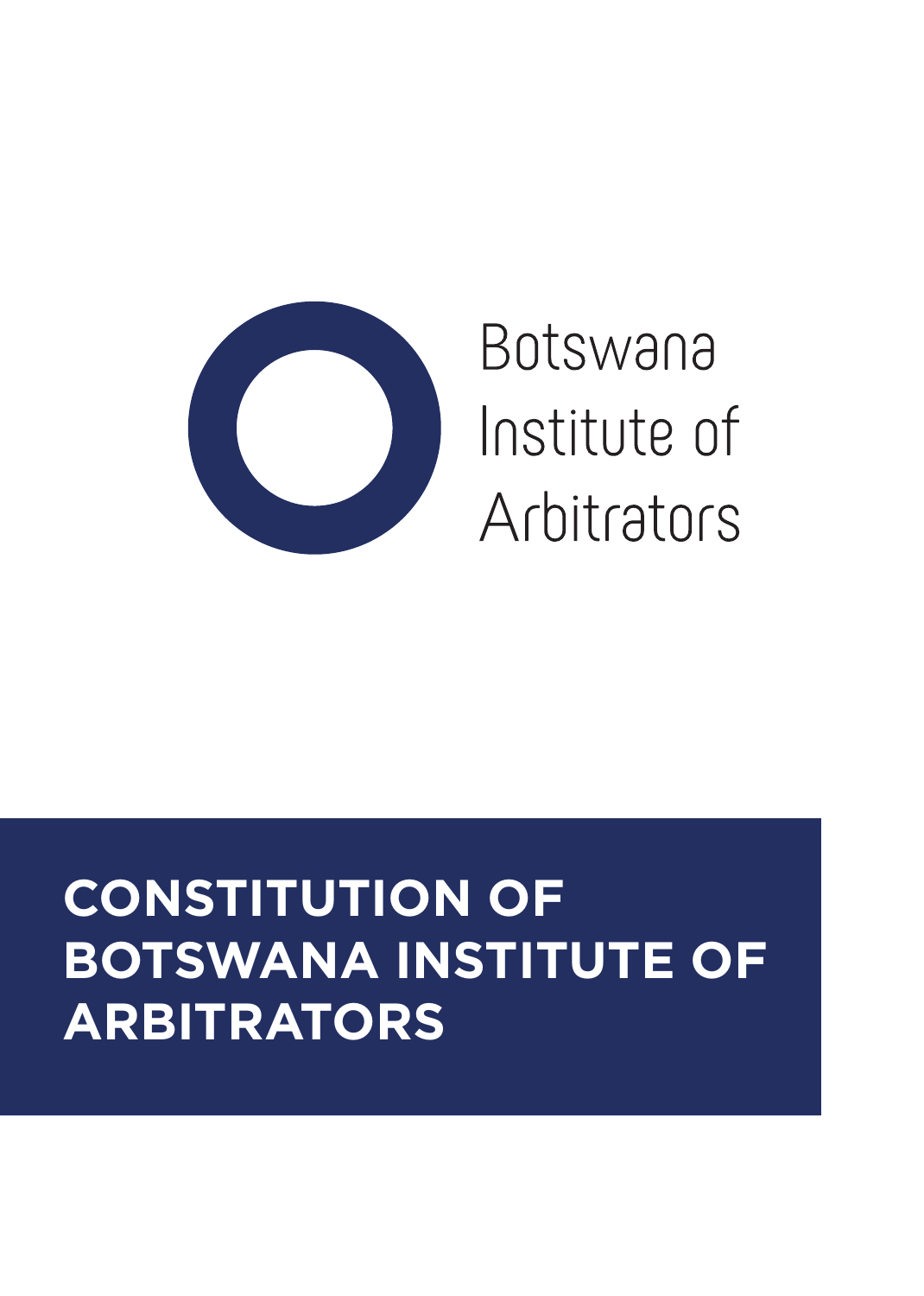### **CONTENTS**

1. THE SOCIETY

2. LEGAL STATUS

3. DEFINITIONS

4. OBJECTS AND POWERS

5. MEMBERSHIP

6. ENROLLMENT FEES AND SUBSCRIPTIONS

7. DURATION AND TERMINATION OF MEMBERSHIP

8. EXECUTIVE COMMITTEE.

9. DUTIES OF OFFICE BEARERS

10. GENERAL MEETINGS

11. FINANCE

12. ETHICS

13. NOMINATION OF ARBITRATORS

14. DISSOLUTION

15. AMENDMENTS TO THE CONSTITUTION

16. IMMOVABLE PROPERTY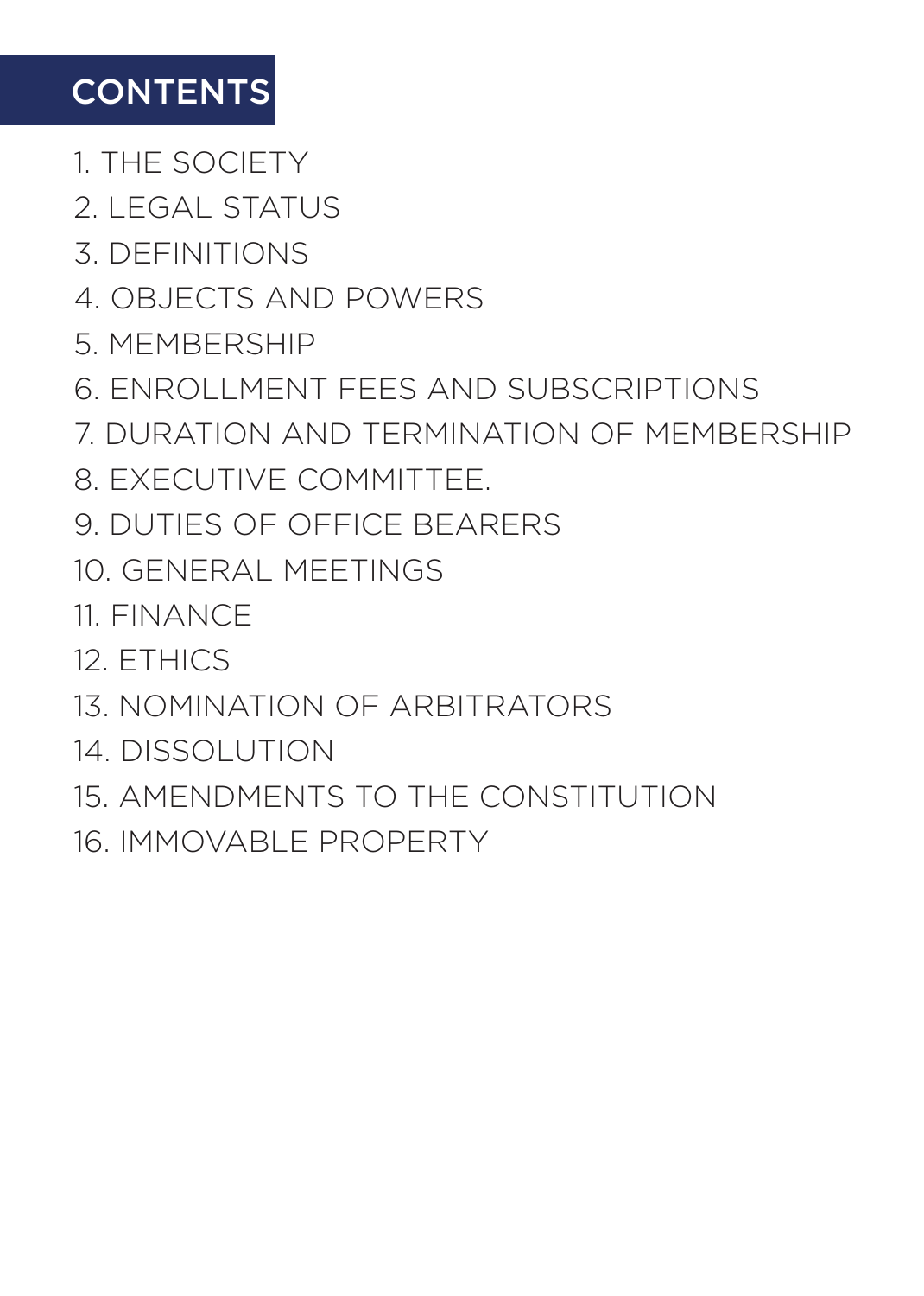#### 1. THE SOCIETY

The name of the society shall be the Botswana Institute of Arbitrators.

#### 2. LEGAL STATUS

The society shall be a body corporate with perpetual succession, and shall be capable in law of suing and being sued in its corporate name, and of acquiring, holding, alienating and hypothecating movable and immovable property, and of performing all such acts as are necessary or incidental to the carrying out of its objects and the performance of its functions and duties in terms of its Constitution.

#### 3. DEFINITIONS

In this Constitution, the following words and expressions shall have the following meanings, namely:

3.1 "Society" shall mean the Botswana Institute of Arbitrators as herein constituted;

3.2 "Executive Committee" shall mean the Executive Committee elected in terms of clause 8 hereof;

3.3 "Members" shall, where no specific category of Member is mentioned, mean all members of the Society;

3.4 Any reference to the singular shall include the plural and vice versa and reference to any gender shall include the other genders

#### 4. OBJECTS AND POWERS

4.1 The objects of the Society -shall be:

4.1.1 to promote and facilitate the adoption and use of the arbitration procedure as a means of determining disputes;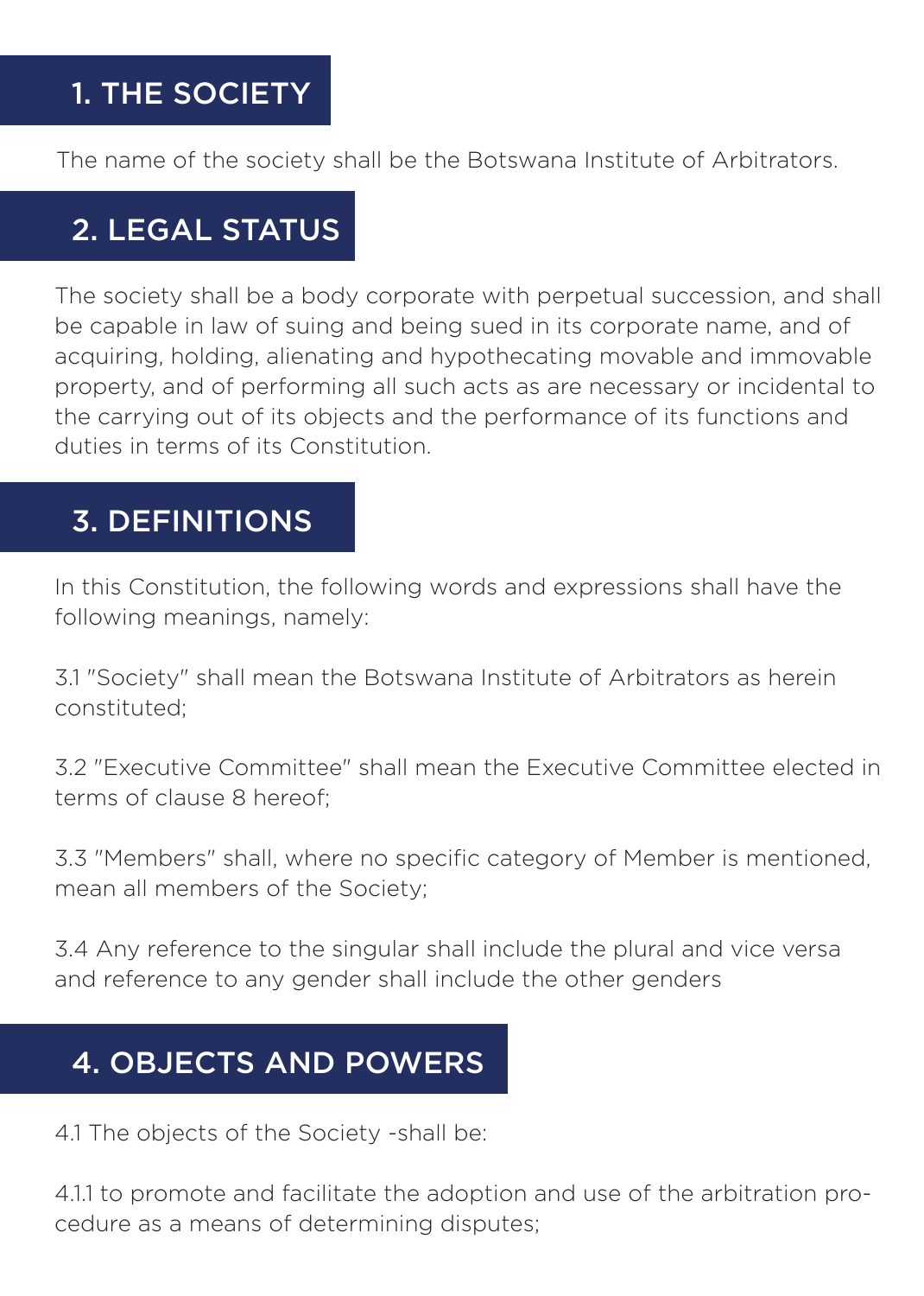4.1.2 to facilitate education and training for those practicing or wishing to practice as arbitrators and to promote the study of the law of practice relating to arbitration;

4.1.3 to determine standards for admission to the various classes of membership of the Society and to provide means for testing the qualification of candidates for admission to the appropriate classes of membership;

4.1.4 to provide a forum for the exchange of views and information on matters pertaining to arbitration and related matters;

4.1.5 to print, publish and circulate among members and other interested persons literature dealing with arbitration and relation matters;

4.1.6 where requested to do so, to nominate persons for selection and appointment as arbitrators for the settlement of disputes;

4.1.7 to promote high standards of professional competence and conduct on the part of its members;

4.1.8 to present the collective views of its members to related bodies, public authorities and to other interested organisations and persons;

4.1.9 to consider, originate, support and procure improvements in the law relating to arbitration and the general practice of arbitration;

4.1.10 to watch over, promote and protect the interests of its members.

4.2 The powers of the Society shall be:

4.2.1 Generally to take such action and to do such things as may be required for the achievement of its objects as laid down in the Constitution, notwithstanding the specific powers stated in sub-clause 4.2. and 4.2.14 hereunder;

4.2.2 to appoint and dismiss a Secretary and such other employees as it may deem fit, on such terms as it may from time to time consider expedient;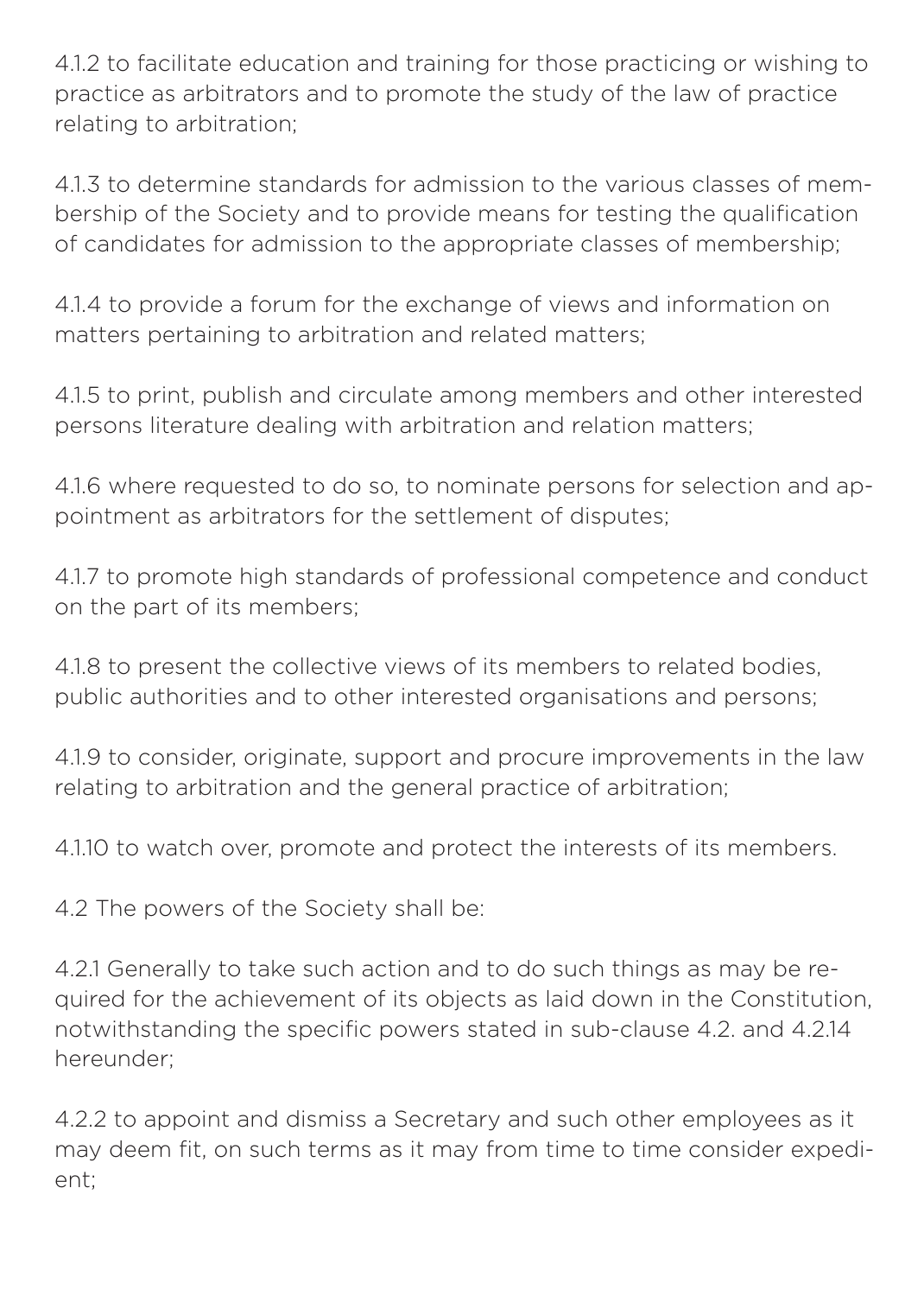4.2.3 to receive fees, annual subscriptions and all other revenues of the Society; to open and operate an account or accounts with any registered financial institution and to draw, accept and endorse bills, cheques, promissory notes and other negotiable instruments; and to invest any moneys of the Society not immediately required for any of its objects or commitments in such manner as may from time to time be determined, provided that the income or profits from any investment or any source shall be applied to the furtherance of the objects of the Society and not to the payment of any dividend to its members;

to borrow, lend or raise money, with or without security, and if secured, by any means, including mortgage of the Society's property or by overdraft from its bankers;

to acquire, purchase, lease or rent immovable property, buildings or premises for the conduct of the Society's business and for letting, leasing or hiring for the conduct of arbitrations and kindred activities;

to acquire, purchase, lease or rent furniture, office fittings, office equipment, stationery and any other movable property reasonably necessary for the furtherance of the Society's objects, and to dispose of the same by way of sale or otherwise;

4.2.7 to negotiate and obtain such insurances as may be necessary for the protection of the Society's property and insurable interests;

4.2.8 to determine, where not otherwise provided in this Constitution, the requirements in respect of educational standards and practical experience for the admission of applicants to various classes of membership, to receive, consider and decide upon such applications for membership, and to arrange for and prescribe such tests, examinations and other appropriate means of assessing the competence of such applicants for membership;

4.2.9 to maintain a register of membership, and to design, print and issue such certificates of membership as may from time to time be prescribed;

4.2.10 to cause to be elected an Executive Committee, President, Chairman, Vice Chairman and such other office bearers as may be from time to time prescribed;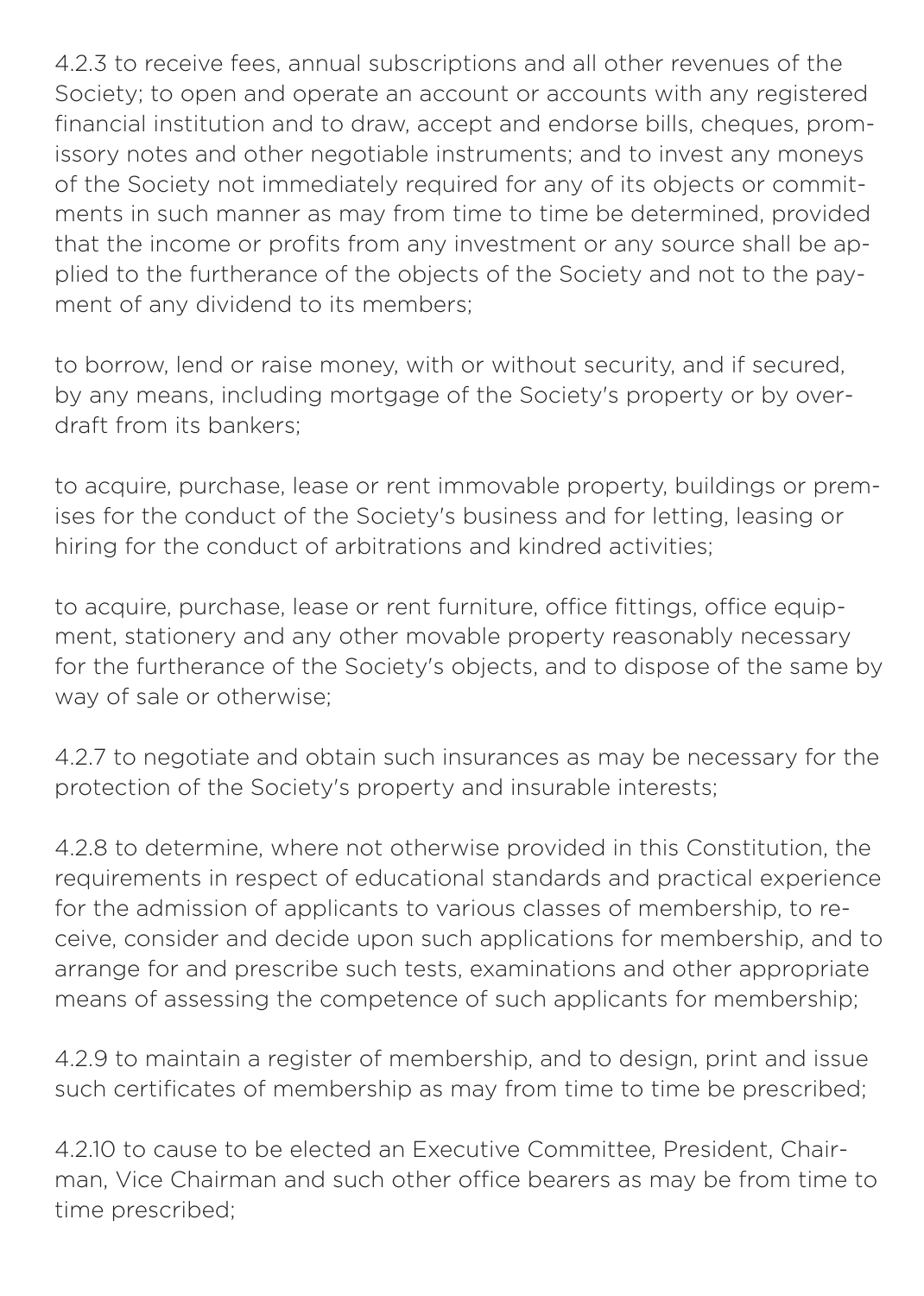4.2.11 to establish such sub-committees and regional committees as may be required or desired and to prescribe for the control, management, administration and regulation of such sub-committees and regional committees and their affairs insofar as these are not regulated for herein, and to delegate to them to them such powers as may be deemed necessary;

4.2.12 to make and from time to time alter, amend or rescind rules and/or by-laws for the carrying out of the business of the Society and to provide for all other matters which in terms of this Constitution may be prescribed;

4.2.13 to take any steps with regard to the publication, distribution and disposal of journals, calendars, year books and other forms of printed matter as it may deem necessary and to establish and maintain specialist libraries;

4.2.14 to recommend conditions of appointment and fees to be paid to its members for their services as arbitrators.

The income and profit of the Society from whatever source derived, shall be applied solely towards the promotion of the objects of the Society as set forth in this Constitution and no portion thereof shall be paid or transferred directly or indirectly by way of dividend or bonus or otherwise, or by way of profit to the persons who at any time may be or have been members of the Society, or to any person claiming through any of them, provided that nothing herein shall prevent the payment in good faith of remuneration to any officers or servants of the Society or to any member or other person in return for any services actually rendered to the Society.

#### 5. MEMBERSHIP

5.1 There shall be the following categories of Members of the Society:

5.1.1 associates - who shall have passed such qualifying examination or who have attained such general education standards as may from time to time be prescribed, and until otherwise prescribed, shall be any professional qualification entitling the holder to practice in any Commonwealth country as an accountant, engineer, architect, surveyor, doctor, lawyer, quantity surveyor OT chatted surveyor;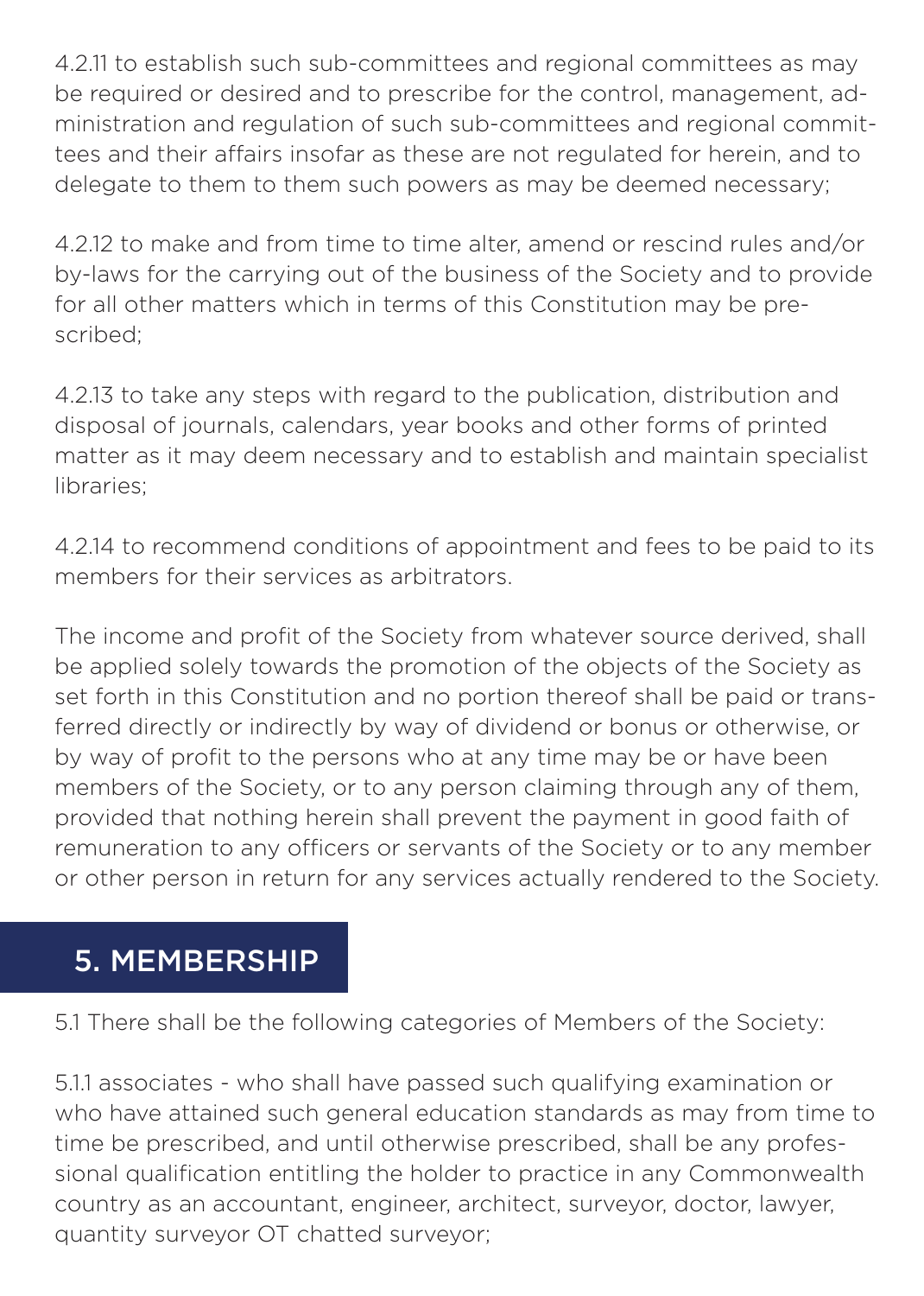5.1.2 fellows - who shall be members who are not less than thirty five years of age and who have been elected fellows by the Executive committee on account of particular expertise and experience in the field of arbitration provided that, save in the case of a person who has become a fellow within five years of the date of the establishment of the Society, no person shall be elected as a fellow who has not been an associate for five consecutive years unless the Executive Committee shall, in the case of exceptional merit, have waived this requirement;

5.1.3 ordinary members - who shall be members who do not qualify as associates or fellows but are engaged, in their own right or as an employee, in any profession, industry or trade as may from time to time be prescribed;

5.1.4 corporate members - who shall be registered corporations or partnerships engaged in any profession, industry or trade as may from time to time be prescribed;

5.1.5 life associates and life fellows - who shall be ordinary associates or fellows respectively who the Executive Committee has elected life associates or life fellows in recognition of their services to the Society and who shall be entitled for life to all the rights of associates or fellows, respectively, but whonshall be exempt from payment of annual subscriptions;

5.1.6 honorary associates and honorary fellows - who shall be persons whom the Executive Committee wishes to honour by election as honorary associates or honorary fellows, as the case may be, and who shall be exempt from the payment of annual subscriptions;

5.1.7 retired members - who shall have been members for a period of not less than ten years, who are no longer in full-time employment either in a salaried capacity or in self-employment, and who have signified their desire to be classified as a retired members, provided that no member may be transferred to the retired class who has not attained the age of fifty five;

Any person seeking to change their status shall be obliged to apply in writing to the Executive Committee which application shall incorporate the basis of member's entitlement to such change in status.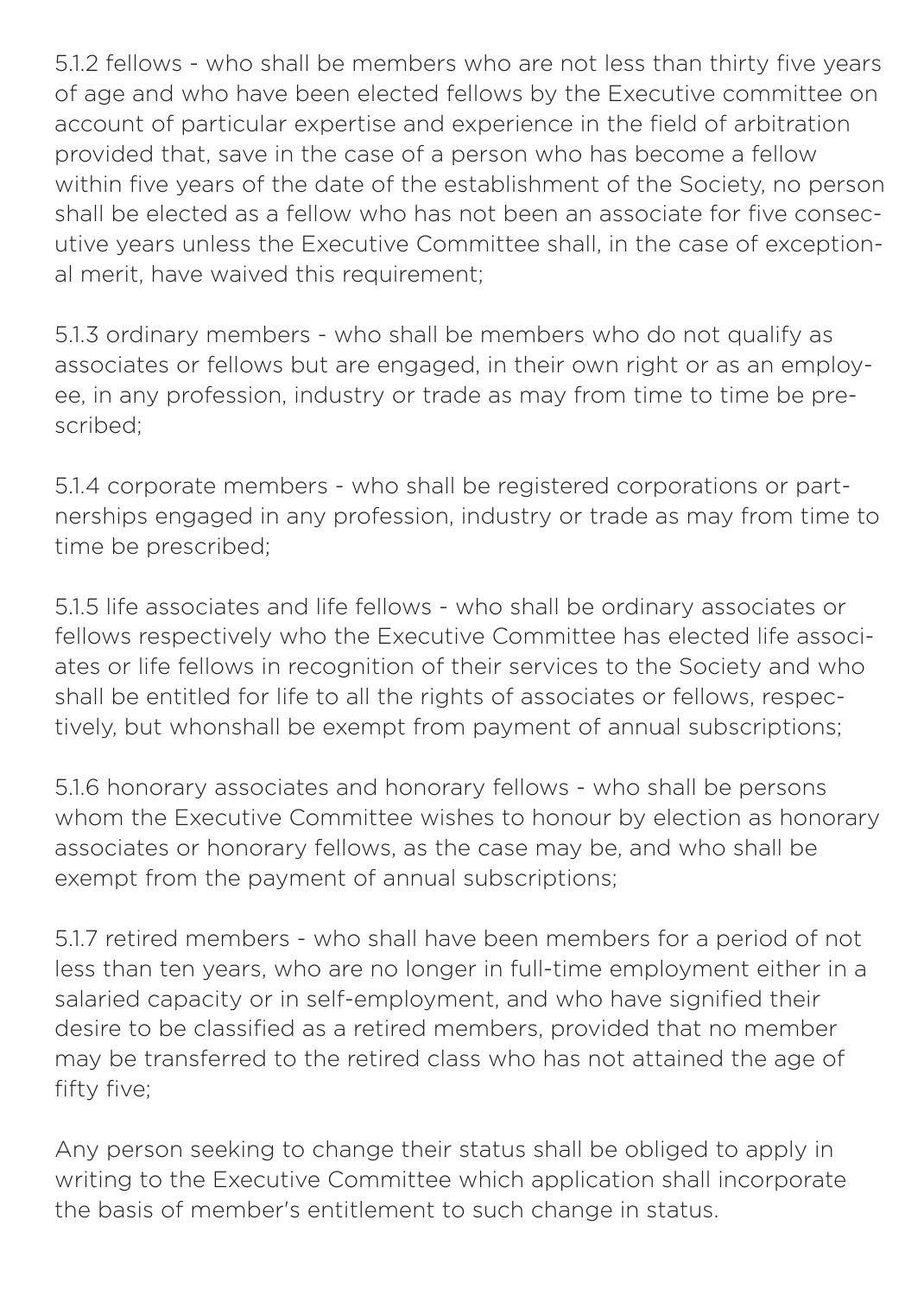Application for membership, except in the case of honorary, life associate or life fellow membership, shall be made to the Executive Committee on the prescribed form and applicants shall furnish such information as may be required by the Executive Committee, which shall have the right to require applicants to confirm by affidavit any information submitted in support of an application for membership.

5.3 The name and address of every member shall be entered in a register to be called the "Register of Members", in which the various categories of members shall be listed separately.

5.4 Every member shall be entitled:

5.4.1 to receive an appropriate certificate of membership which certificate shall remain the property of the Society and be returned to the Society on the cessation of membership concerned;

5.4.2 to receive all notices, circulars, balance sheets, agendas of general meetings and other documents issued to members;

5.4.3 to take part in any discussion on any matter at any general meeting of members;

5.4.4 to attend and participate in all lectures, symposia, courses or other activity organised or sponsored by the Society subject to such limitations, and on such terms, and on payment of such fees as the Executive Committee shall determine;

5.4.5 except in the case of an ordinary member, to describe himself as a member of the Institute of the category concerned and to do so by using after his name:

5.4.5.1 the letters "AIArb (Botswana)" in the case of an associate or life associate;

5.4.5.2 the letters "FlArb (Botswana)" in the case of a fellow or life fellow; and

5.4.5.3 the letters "Hon FlArb (Botswana)" in the case of an honorary fellow.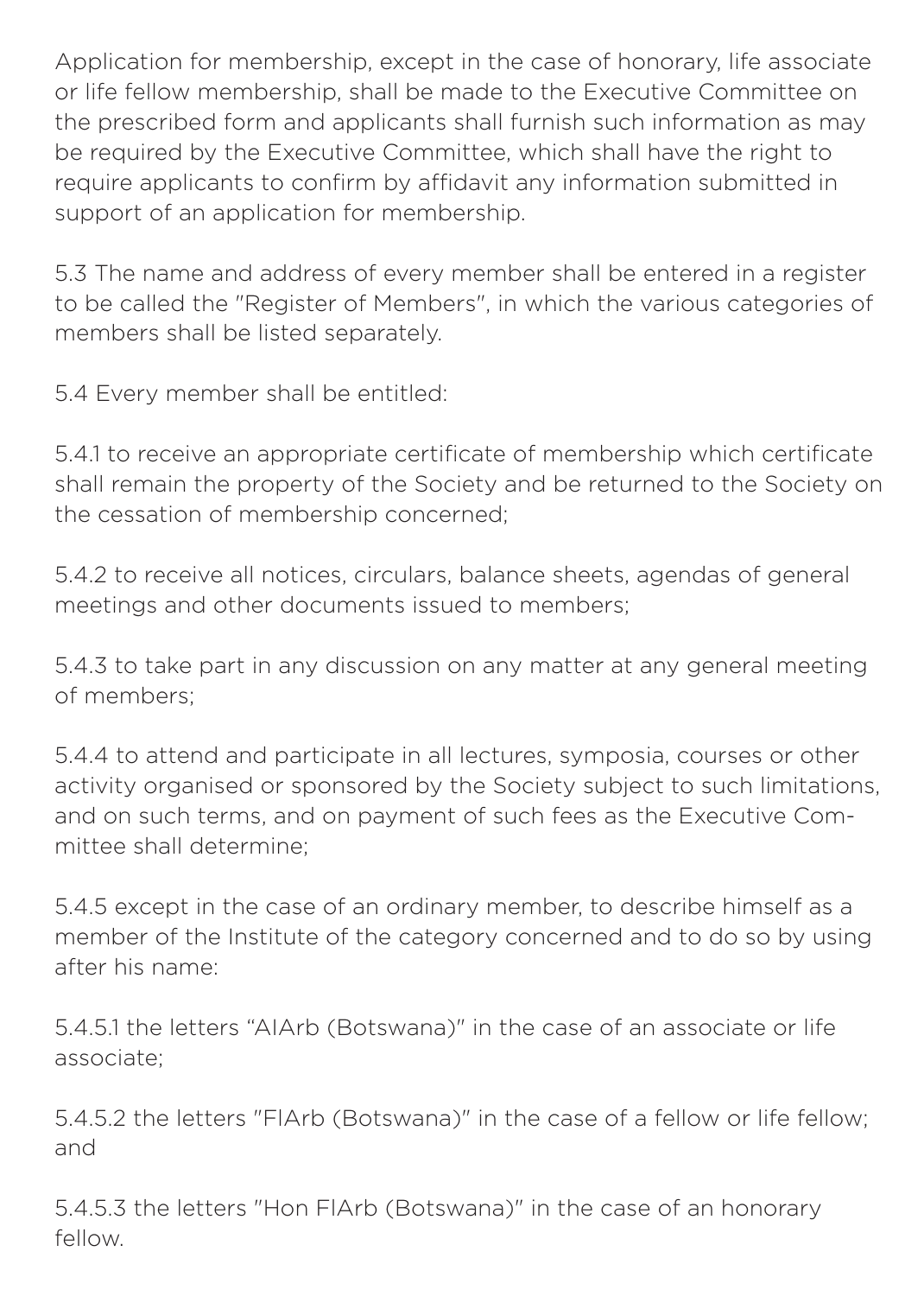5.5 All members, other than ordinary or honorary members, in attendance at any general meeting of members shall be entitled to vote on any resolution and to vote for candidates for election to the Executive Committee.

5.6 Only associates, life associates, fellows and life fellows shall be eligible for election to the Executive Committee or to hold any office in the Institute, save that an honorary member may hold office as Honorary President and that any member other than a corporate member may be co-opted to the Executive Committee in terms of the second sentence of clause 8.5, provided that if at any time there are insufficient associates, life associates, fellows or life fellows nominated and accepting such nomination for election to the Executive Committee, ordinary members or representatives of corporate members shall be eligible for election to the Executive Committee.

Only fellows or life fellows shall be eligible for nomination by the Executive Committee for appointment as arbitrator for the determination of disputes save that the Executive Committee shall have the power to nominate associates or other persons for such appointment in particular circumstances.

5.8 Corporate members shall be entitled to exercise their rights in terms of clauses 5.4.3; 5.4.4 and 5.5 by such number of representatives as the Executive Committee shall determine.

5.9 The liability of each member shall be limited to the amount of any subscription or other debt owing by him to the Institute.

#### 6. ENROLLMENT FEES AND SUBSCRIPTIONS

Save in the case of life associates, life fellows or honorary members:

6.1 Every application for membership shall be accompanied by the prescribed application fee, provided that where any application for membership is rejected, the application fee shall be refunded in full to the applicant.

6.2 The Executive Committee shall determine annually the subscription payable by all members and shall inform each member not later than the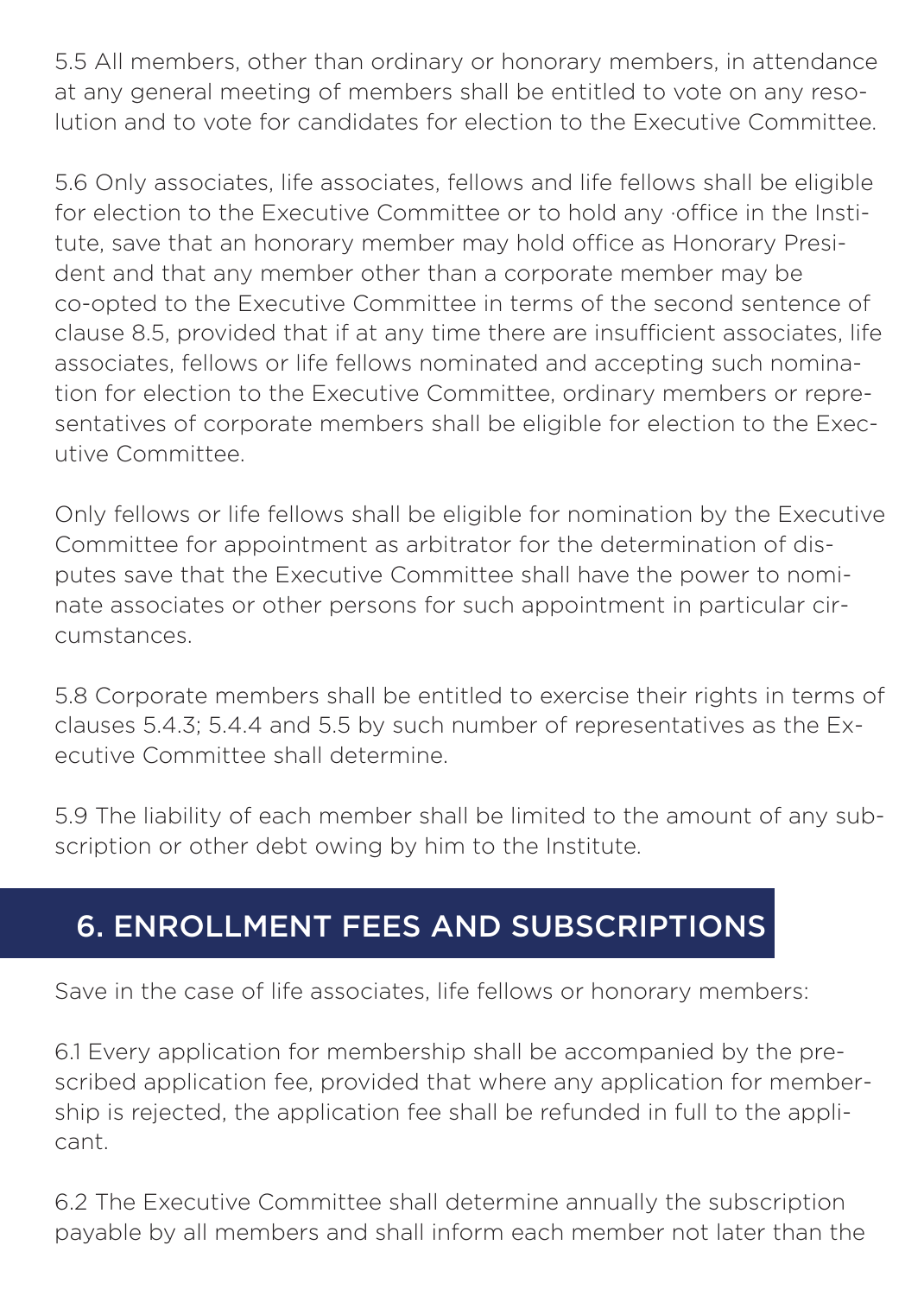30th day of October in each year of the subscriptions to be levied in the ensuing year.

6.3 Annual subscriptions for any year shall be due on lot January of that year; provided that any member whose resignation is tendered and accepted before 1st January shall not be liable for the annual subscription for that year.

#### 7. DURATION AND TERMINATION OF MEMBERSHIP

7.1 Any ordinary member, associate or fellow shall be deemed to be an associate or fellow as the case may be, as from the date of receipt by him of a letter "from the Secretary advising him of the acceptance of his application, or of his election as fellow, and on such date he shall be liable for payment of the annual subscription, provided that if such date is after 30th June, he shall be liable for half of the annual subscription for that year.

7.2 The membership of any member shall terminate if:

7.2.1 he submits his resignation in writing to the Secretary, and his resignation is accepted by the Executive Committee;

he fails to pay any annual subscription for which he may be liable' within three months of the date upon which such subscription becomes due, subject to the provision that the Executive Committee may on good cause shown, permit him additional time in which to pay his subscription;

the Executive Committee, at a special meeting called to consider his conduct, in terms of clauses 12.:? and 12.4 hereof, resolves by a two-thirds majority that his membership be terminated on the ground s of improper conduct.

No refund of any subscription or part thereof shall be made to a person ceasing to be a member and he shall in any event remain liable to the Society for any subscription or other debts or obligations due by him. Forthwith upon such termination the person ceasing to be a member shall return his certificate of membership to the Executive Committee.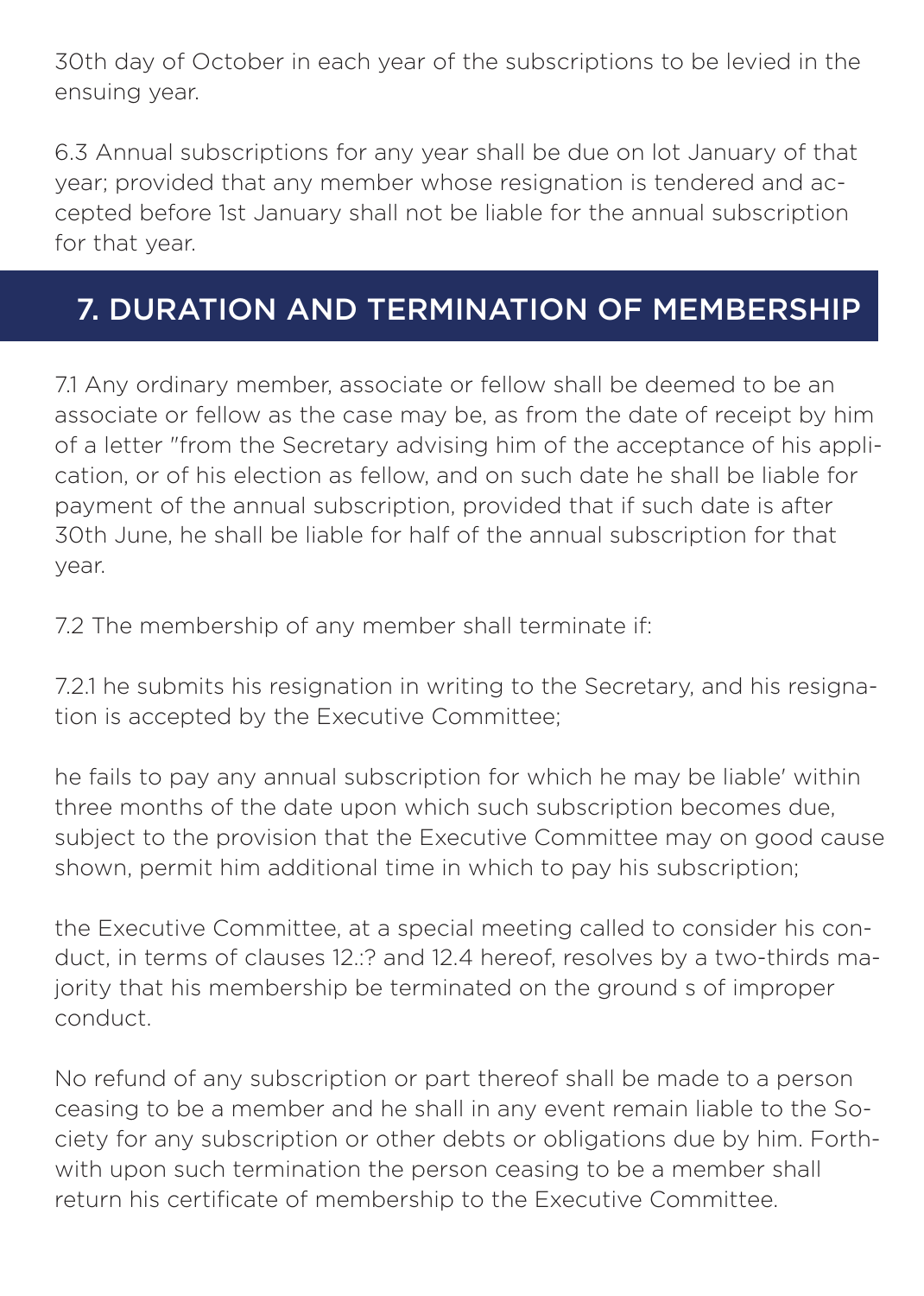#### 8. EXECUTIVE COMMITTEE

8.1 The affairs of the Society shall be managed and controlled by an Executive Committee which is hereby established.

8.2 The Executive Committee shall consist of a minimum of five and maximum of eight members who shall be fellows, life fellows, associates or life associates elected at an annual general meeting.

8.3 The period of office of members of the Executive Committee shall be two years, provided that two members (If the first Executive Committee, who shall be chosen by lot, shall retire after one year of office. All members retiring from the Executive Committee shall be eligible for re-election.

8.4 A member of the Executive Committee shall cease to be a member if:

8.4.1 he tenders his resignation in writing;

8.4.2 he fails to attend three consecutive meetings of the Executive Committee without its consent;

8.4.3 he ceases to be a member of the Society.

8.5 The Executive Committee shall co-opt any fellow, life fellow, associate or life associate to fill any vacancy that may occur on the Executive Committee between one annual general meeting and the next and the term of office of such co-opted member shall equal the unexpired term of the office of the member whose vacated seat he is co-opted to fill. The Executive Committee shall furthermore be empowered to co-opt not more than two members of the Society as members of the Executive Committee, and such members shall have all the rights and powers of members of the Executive Committee as herein provided, and their term of-office shall expire on the date of the next annual general meeting.

8.6 The Executive Committee shall, at its first meeting after the annual general meeting, elect from among its members a Chairman, a Secretary and a Treasurer and any other office bearer deemed necessary, all of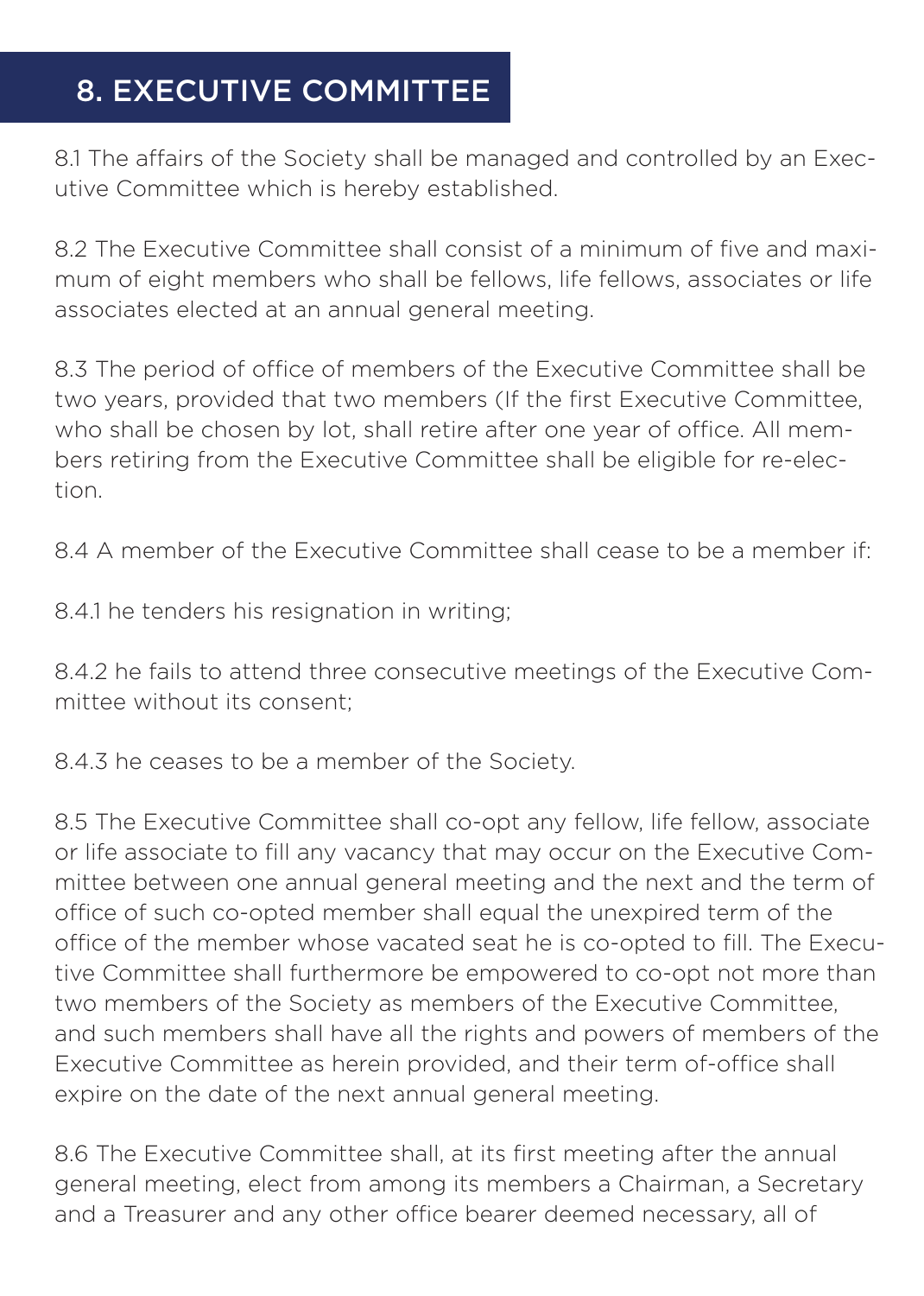whom shall hold office until their successors are appointed at the first meeting of the Executive Committee after the annual general meeting in the next succeeding year.

The Executive Committee may elect an Honorary President. No duties or obligations shall attach to the office of the Honorary President.

The Executive Committee shall meet at least once in every three months at such place and at such time as it may from time to time determine, and not less than fourteen days' written notice shall be given to members of the Executive Committee of such meeting.

8.9 The quorum at meetings of the Executive Committee shall be not fewer than one half of the number of its members. 1 the event that a quorum of members is not personally present when any meeting of the Executive Committee is due to commence and for thirty minutes thereafter, the meeting shall be adjourned for seven days and the members present at such adjourned meeting shall constitute a quorum.

#### 9. DUTIES OF OFFICE BEARERS

9,1 The Chairman shall:

9.1.1 chair and regulate the proceedings at all meetings of the Executive

Committee, all general meetings and all extraordinary meetings;

9.1.2 in his absence appoint a Chairman for such meetings provided that where the chairman is unable to do so such meetings shall be chaired by a person appointed by the majority of the persons attending such meeting who are entitled to vote at such meetings.

9.2 The Secretary shall:

9.2.1 draw up minutes of the proceedings of all meetings of the Society. The minutes shall, after confirmation at the ensuing meeting, be signed by the person presiding and the Secretary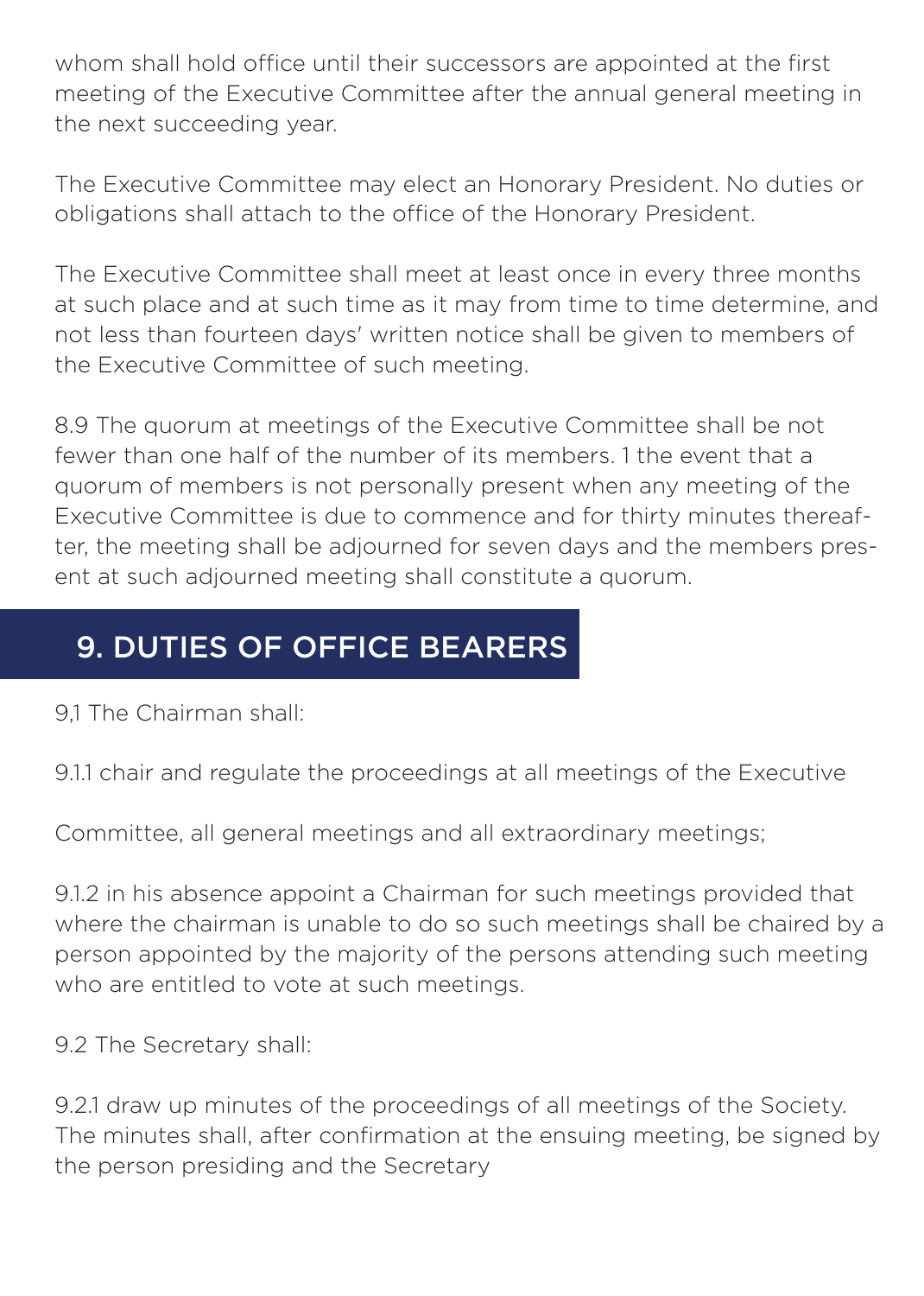9.2.2 keep a register of members in which shall be recorded:

9.2.2.1 the names and the surnames of each member;

9.2.2.2 the address of each member;

9.2.2.3 the date of his election;

9.2.2.4 such other particulars as the Society may require.

9.2.3 have custody of the records of the Society.

9.2.4 be responsible for the collection and appropriate response to all incoming mail.

9.3 the Treasurer shall:

9.3.1 keep the accounts of the Society and all such accounts shall be open to inspection by any person having an interest in the funds of the Society;

9.3.2 effect or accept any payment;

9.3.3 give full and valid discharge for any debt and sign any receipt therefore;

9.3.4 pay into the Society's bank account as soon as may be, all monies received by him, but provided that he may keep in his possession for petty cash such sum as may be prescribed by the regulation of the Society from time to time;

9.3.5 prepare or cause to be prepared, the annual accounts as at the 31st December each year and statements of accounts as at such other time as the Chairman may require, accounts need not be audited;

9.3.6 produce his books for examination whenever required to do so by the Chairman;

9.3.7 in conjunction with anyone other officer sign all his cheques drawn on the Society's bank account;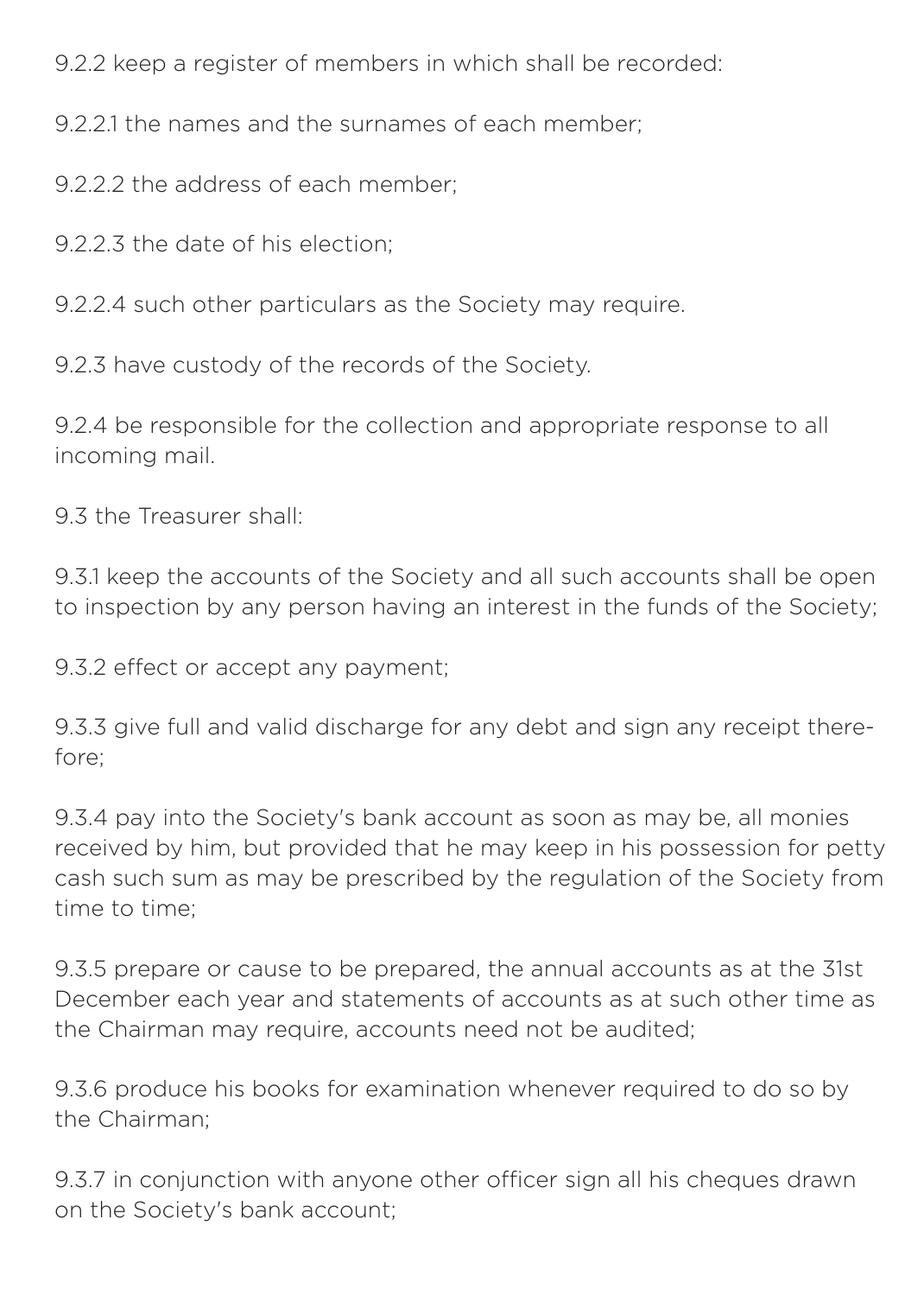9.3.8 if circumstances demand, temporarily delegate his signed responsibility to another member of the Executive Committee.

#### 10. GENERAL MEETINGS

10.1 the Executive Committee shall convene an annual general meeting of members not later than the last day of May in each year at such place as it may from time to time determine, and shall give all members at least twenty one days' written notice of such meeting.

10.2 within fourteen days of receipt of a written petition for the holding of a special meeting signed by not less than ten members stating the purpose of such meeting, the Executive Committee shall convene such meeting and shall give all members not less than fourteen days' written notice of such meeting.

10.3 the quorum at any general meeting shall be fifty-one percent (51 %) of the members in good standing and present in person or by proxy. In the event that a quorum of members is not personally present when any general meeting is due to Commence and for thirty minutes thereafter, the meeting shall be adjourned for seven days and the members present at such adjourned meeting shall constitute a quorum.

10.4 the Executive Committee shall appoint an accountant to prepare or approve the final financial accounts prior to their presentation at the annual general meeting.

10.5 the ordinary business at any general meeting shall include the following:

10.5.1 to receive and consider the report of the Executive Committee;

10.5.2 to receive and consider the financial accounts of the Society;

10.5.3 to elect members of the Executive Committee to fill the vacancies created by members who retire in accord with clause 8.3;

10.5.4 to consider any matter, proposal or resolution raised or proposed by any member, provided that at least one week written notice to the Execu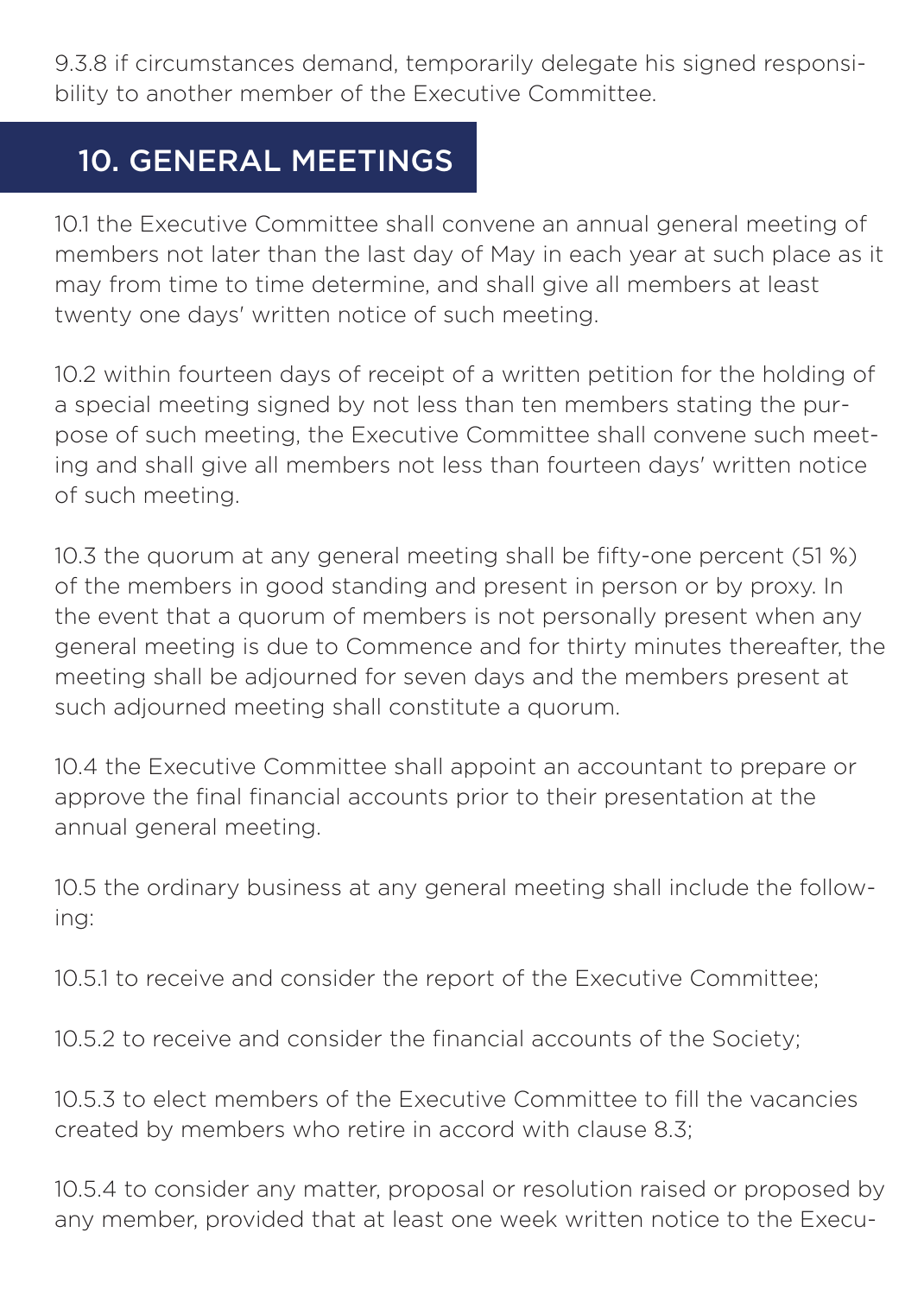tive Committee shall be given by the member concerned requesting that such matter, proposal or resolution be included on the agenda of such meeting.

#### 11. FINANCE

11.1 All the funds, assets and properties of the Society, movable or immovable, shall be administered by the Executive Committee on behalf of the Society.

11.2 Unless otherwise determined by the Executive Committee all cheques drawn on behalf of the Society shall be signed by any two of the following:

112.1 the Chairman;

11.2.2 the Secretary;

11.2.3 the Treasurer.

11.3 The Executive Committee shall keep proper account of all moneys received and expended of all assets and liabilities of the Society, and a statement of such accounts, drawn up to the last day of the month of December, shall be submitted to members at the next ensuing annual general meeting.

#### 12. ETHICS

12.1 Every Committee shall uphold the highest standards of integrity and shall conduct himself and his business of whatever nature in accordance with the accepted standards of behaviour.

12.2 Improper conduct on the part of a member shall consist of any act of commission or omission, either in respect of his activities as an arbitrator of any business or undertaking of whatever nature in which he may be engaged, which, in the opinion of the Executive Committee, is inconsistent with the standards of behaviour which are to be expected of a member of the Society or of an arbitrator in the execution of his duties.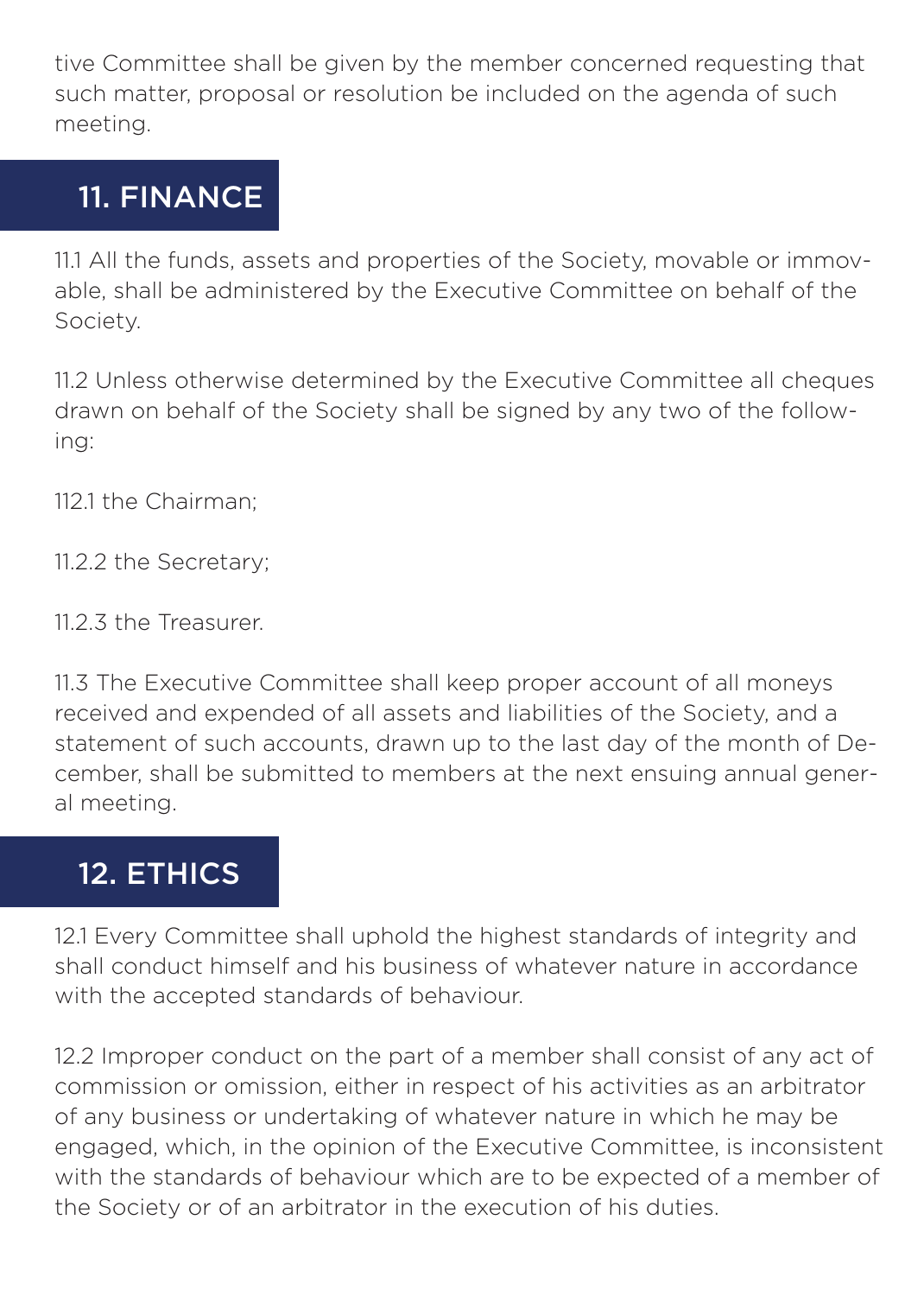12.3 The Executive Committee shall enquire into any Written allegation of improper conduct on the part of any member and shall afford such member adequate opportunity to answer any written allegations made against him.

12.4 If the Executive Committee shall by two-thirds majority determine that any member is guilty of improper conduct, it may:

12.4.1 reprimand him;

12.4.2 invite him to tender his resignation.

Should the Executive Committee invite a member, who has been found guilty of improper conduct, to tender his resignation, and he fails to do so within fourteen days of the receipt of such invitation, the Executive Committee shall act in terms of clause 7.2.3.

12.5 Any decision by the Executive Committee made in terms of clause 2.4 hereof shall be final and binding on the member and shall not be subject to appeal.

#### 13. NOMINATION OF ARBITRATORS

When the Society, or any office-bearer or servant of the Society in his capacity as such, is requested to nominate one or more arbitrators to determine a dispute, or to nominate several persons from whom one or other of the parties to a dispute shall select one or more to be the arbitrator or arbitrators, who shall be a fellow, to determine the dispute, such nomination shall be made by the Chairman for the time being of the Society, who shall, consult an advisory committee as shall be appointed by the Executive Committee to advise him in respect of such nomination.

#### 14. DISSOLUTION

14.1 The Society may be dissolved by a resolution of the Executive Committee submitted to the corporate members of the Society for decision by postal vote, provided that the Society may not be dissolved unless two-thirds of the corporate members were in favour of dissolution.